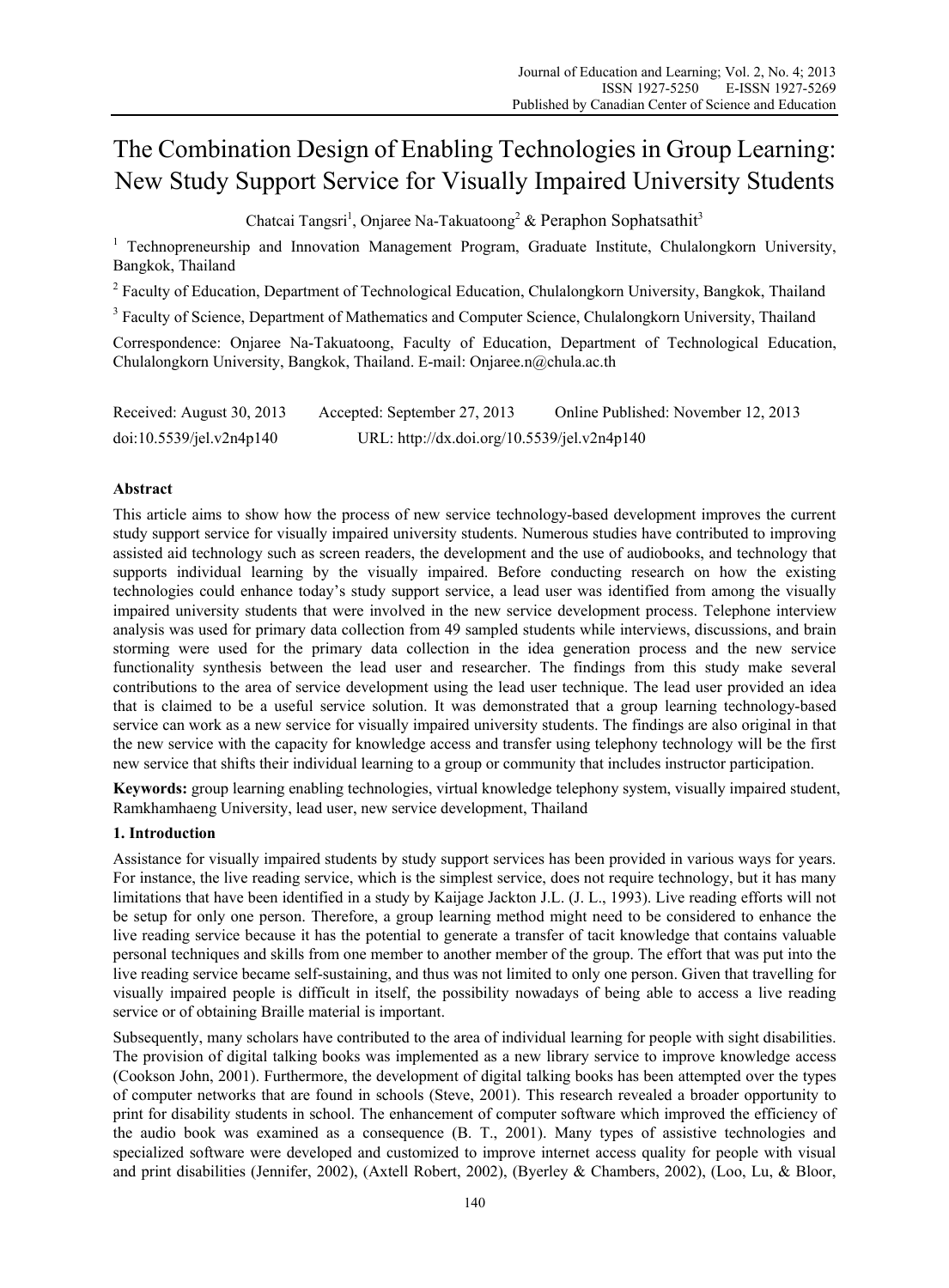2003), (Téribi Lobna, 2000). Despite the value of many of these studies, they do not address the group learning aspects. The current research aims to show the value of a new service which enables group learning among visually impaired university students. This research was conducted using the concept of lead user involvement in the steps during the service design and development phases. The primary hypothesis stated that the problems of the current product or service would be improved or partially eliminated by ideas suggested by a lead user (Hippel & Jin, 2009). In this research, the lead user selection criteria were developed by adapting those in earlier studies (Oosterloo, Kratzer, & Achterkamp, 2010). The research expected to demonstrate how the lead user would assist in the new service development since the lead user and end users were all visually impaired university students. One of the objectives of the study was to develop a new service for visually impaired university students which therefore required a literature review of lead user theory. One of the practical limitations was that only 10 concurrent telephone accesses were possible to the telephony virtual knowledge system that was deployed during the system test. However, a system access schedule was generated that assisted in the resource allocation to all testers. The short period of the test was identified as the theoretical implications that aim to study the knowledge access and knowledge transfer behaviors among the group actually that the study would be extended to cover the sustainability of this group learning. The elimination of this issue had significant implications which required additional financial support. Therefore, the sustainability of the learning group will remain an area for further study.

## **2. Method**

This research focuses on the utilization of technology that enhances the capability of the service. The context of service development for visually impaired university students was treated as a specific group since understanding their individual concerns and demands was beyond the scope and resources of this research. The method of this research will push out the design which will be synthesized by a visually impaired student representative who is also the lead user. The process used for lead user selection is detailed in this paper. The lead user and researcher worked on the design based on the data collected from telephone interviews of 49 visually impaired students. The method used in this study contained 6 main steps; the lead user was involved in the 2nd,  $3<sup>rd</sup>$ , and  $5<sup>th</sup>$  steps.



Figure 1. Research method adopted from Service Innovation Process

*2.1 Problem Gathering*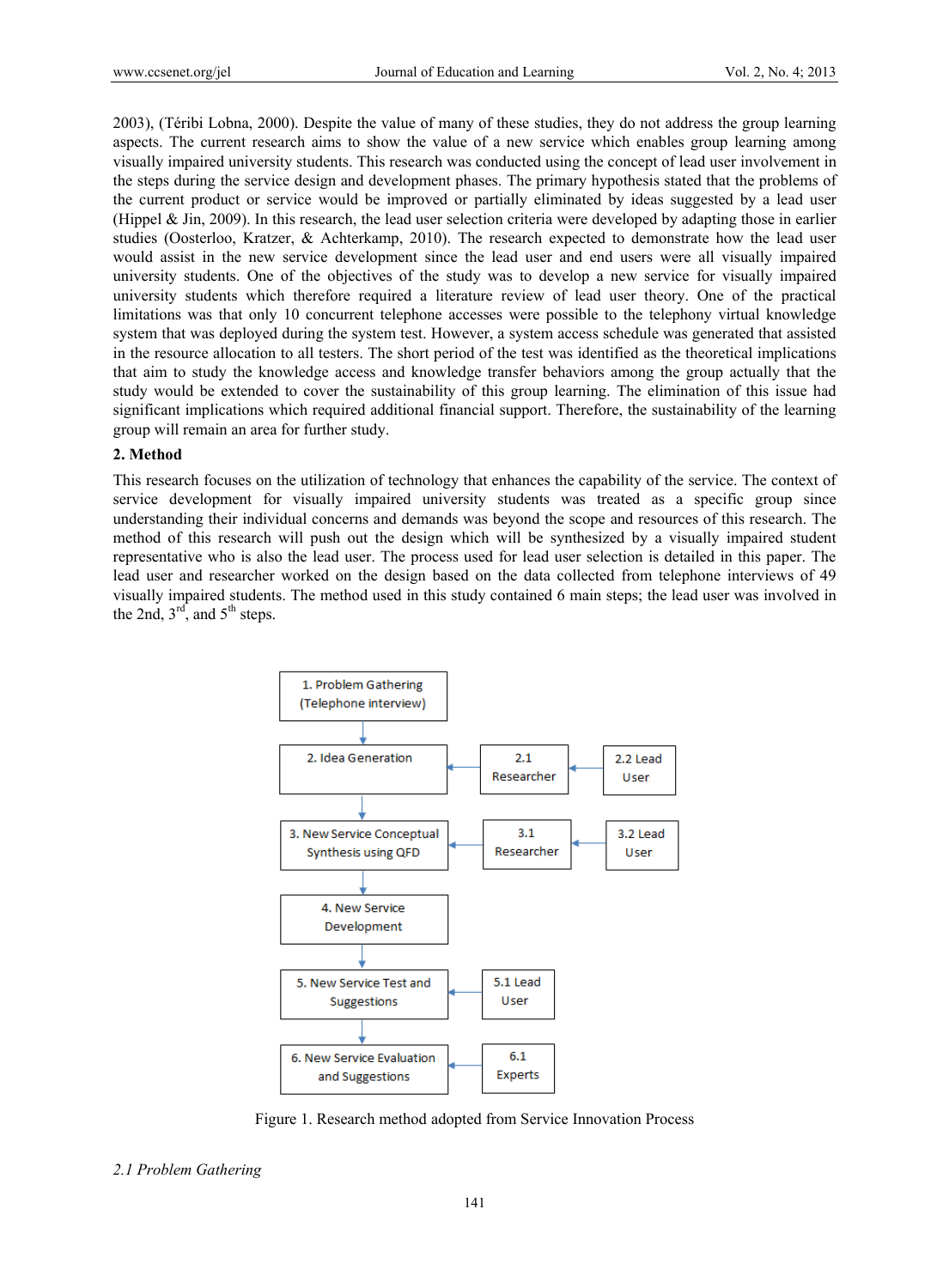Telephone interviews of 49 randomly selected people were conducted between  $12<sup>th</sup>$ -20<sup>th</sup> January 2012 to obtain data on the problems being experienced. After the researcher gave a short introduction to this project, interviewees introduced themselves and explained the issues they had been encountering. The interview results were collated and interpreted between  $21^{st}$ - $25^{th}$  January 2012. The interview results revealed that the most important issue for the sample group was the current study support service because it was deemed inadequate. In addition, the late response of the reading service from the Disability Support Service Unit caused problems. Most of the responses indicated a preference for audio files as the sample group did not possess Braille skills. A tthat time, they paid for the live reading service out of their own budget, but they needed to plan for this approximately 2-3 months in advance. Unfortunately, they still had to deal with the delayed response which has led to failure to graduate or, in some cases, withdrawal from courses. The second issue concerned the difficulty of travelling due to the lack of a universal design for transportation. The third issue concerned difficulties in accessing the DSS website where recordings of previous classes are uploaded. A lack of internet access, not having a personal computer, and not having the current teaching class recordings available were cited as possible reasons for these difficulties.

|  |  |  | Table 1. Summary of the current study support service at Ramkhanhaeng University |  |
|--|--|--|----------------------------------------------------------------------------------|--|
|  |  |  |                                                                                  |  |

| Current DSS issues                                                                                        | Frequency |
|-----------------------------------------------------------------------------------------------------------|-----------|
| Inconvenience of travelling to get access to the service at the DSS center                                | 25        |
| Inadequate service officers to prepare Braille materials                                                  | 7         |
| Inadequate knowledge of the subjects that are recorded in audio format, <i>i.e.</i> ,<br>English subjects | 19        |
| Difficulty in accessing information on the DSS university website because it<br>was not regularly updated | 24        |
| Poor sound quality (voice)                                                                                | 18        |
| Inadequate/ late response from the live reading service                                                   | 40        |
| Students relying on the people around them for reading                                                    | 21        |

## *2.2 Idea Generation*

In the next step of idea generation, the researcher constructed a conceptual idea that could become a solution to these issues. The information that was collected from the telephone interviews led to the generation of two possible solutions which are illustrated in Table 2. However, a requirement was added that stipulated the need to have a form of two-way communication to share and transfer knowledge among the students that were identified as beneficiaries of this research. Each issue was given a priority and was assigned a percentage based on the advice of the current study support service at Ramkhanhaeng University and discussions between the researcher and lead user.

The most important part in this step was to combine the expectations relating to the new functions into groups for conceptual new services. Furthermore, the feasibility of each new function that was suggested during the interview process needed to be evaluated in order to feed into the development stage. Once everything had been considered, the researcher and lead user used the opportunity to finalize the solution that would be selected to advance to the new service development step.

Table 2 shows that the telephony system concept gained the highest score at 4.8, while the second concept, which planned to improve the current DSS website, scored 4.2 points. In contrast, the audio book solution was found to be the least suitable for development within the context of group learning.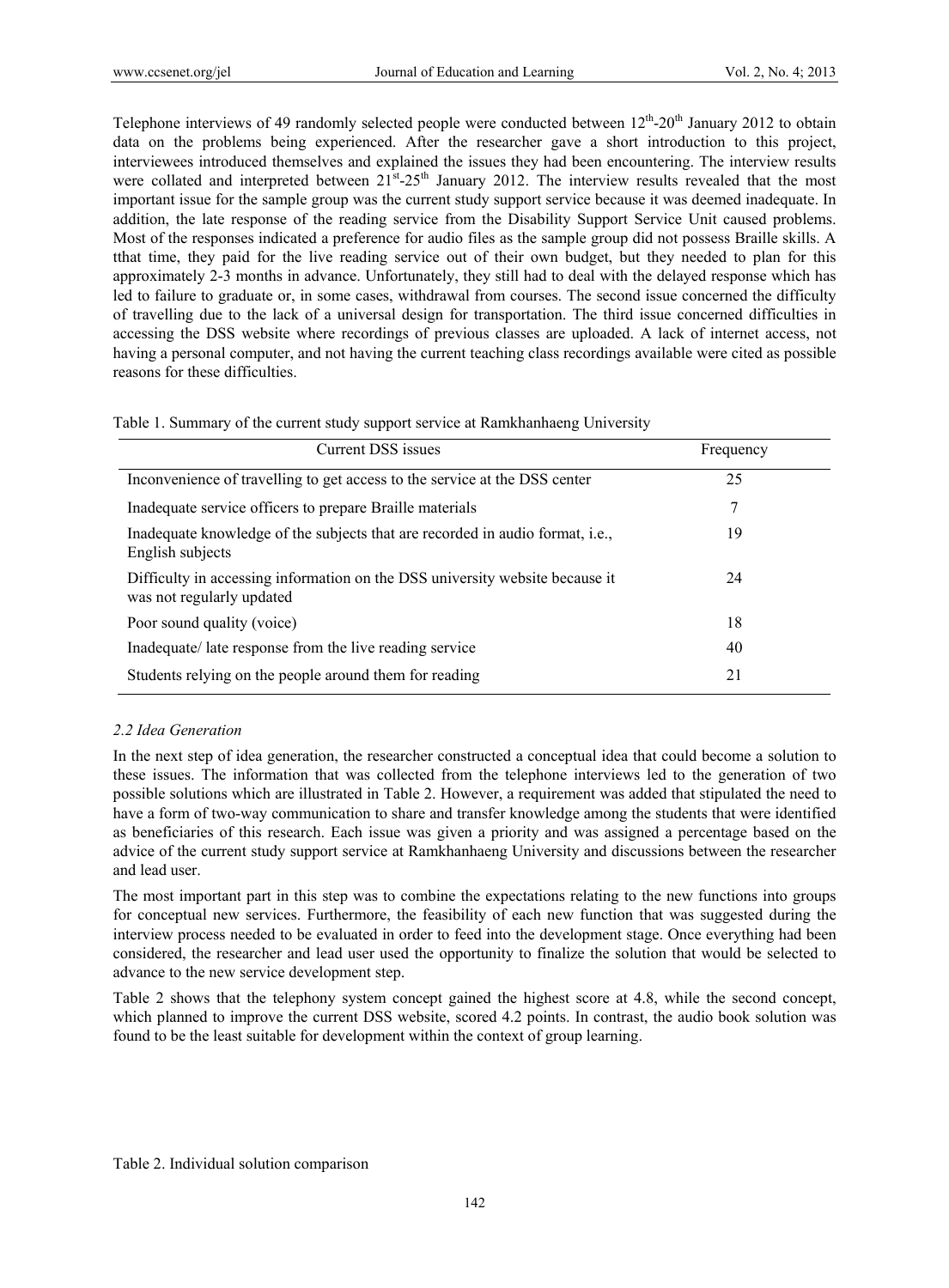| Current DSS issues                                                                                                                                                                     | Expected main functions                                                                                                                  | Weighting |                         | Audiobook        | Virtual knowledge<br>telephony system |              |                | Virtual knowledge<br>website system |
|----------------------------------------------------------------------------------------------------------------------------------------------------------------------------------------|------------------------------------------------------------------------------------------------------------------------------------------|-----------|-------------------------|------------------|---------------------------------------|--------------|----------------|-------------------------------------|
|                                                                                                                                                                                        |                                                                                                                                          |           | A1                      | Score            | A2                                    | Score        | A <sub>3</sub> | score                               |
| Inconvenience of traveling to get service<br>from the DSS center                                                                                                                       | Ease of accessing information and<br>knowledge anywhere anytime                                                                          | 10%       | $\overline{4}$          | 0.4              | 5                                     | 0.5          | $\overline{4}$ | 0.4                                 |
| Inadequate service officers to prepare<br><b>Braille</b> materials                                                                                                                     | Appropriate technology would be<br>considered                                                                                            | 10%       | 5                       | 0.5              | 4                                     | 0.4          | 5              | 0.5                                 |
| Difficulty in accessing the DSS<br>university knowledge source (website) /<br>Limited access due to not having a<br>personal computer                                                  | Appropriate technology would be<br>considered                                                                                            | 10%       | $\overline{\mathbf{3}}$ | 0.3              | 5                                     | 0.5          | 3              | 0.3                                 |
| Today's equipment that assists visually<br>impaired students focuses on<br>individuals. There is a lack of equipment<br>or systems that promote the exchange of<br>learning in groups. | A system that permits two-way<br>communication                                                                                           | 20%       | $\mathbf{0}$            | $\boldsymbol{0}$ | 5                                     | $\mathbf{1}$ | 4              | 0.8                                 |
| Poor knowledge quality (voice)                                                                                                                                                         | Acceptable knowledge quality; clarity<br>of voice                                                                                        | 10%       | 5                       | 0.5              | $\overline{4}$                        | 0.4          | 4              | 0.4                                 |
| Inadequate live reading service                                                                                                                                                        | System without the constraints of time<br>which students can access 24/7 with no<br>limits on the use of technology.                     | 20%       | 5                       | $\mathbf{1}$     | 5                                     | $\mathbf{1}$ | 4              | 0.8                                 |
| Students rely on the people around them<br>for reading                                                                                                                                 | A system that allows students to use<br>self-service knowledge access and thus<br>minimize their dependence on others /<br>self-service. | 20%       | 5                       | $\mathbf{1}$     | 5                                     | $\mathbf{1}$ | 5              | $\mathbf{1}$                        |
| Inconvenience of traveling to obtain<br>service from the DSS center                                                                                                                    | Ease of accessing information and<br>knowledge anywhere anytime                                                                          | 10%       | $\overline{4}$          | 0.4              | 5                                     | 0.5          | 4              | 0.4                                 |
| Inadequate service officers to prepare<br><b>Braille</b> materials                                                                                                                     | Appropriate technology would be<br>considered                                                                                            | 10%       | 5                       | 0.5              | $\overline{4}$                        | 0.4          | 5              | 0.5                                 |
| Total scores                                                                                                                                                                           |                                                                                                                                          | 100%      |                         | 3.7              |                                       | 4.8          |                | 4.2                                 |

# Appraisal level (refers to A1, A2, and A3)

 $5 =$  highest suitability  $4 =$  high suitability  $3 =$  medium suitability  $2 =$  low suitability  $1 =$  least suitability

#### *2.3 New Service Conceptual Synthesis - QFD*

In reference to the previous step, a decision was made on the selection of a virtual knowledge system using telephony technology which will be discussed in the detailed design. A quality function development (QFD) tool was utilized in this step. QFD is a tool to transfer customers' demands to the product or service design quality. The correlation technique used by this tool allows the designer to be aware of new functions that might impact on other function so any new additional functions would need to check against the correlation results which are identified by the following levels; strong positive, positive, strong negative, and negative. The main benefit of this tool was to provide an in-depth analysis of the new functions that were suitable for development. This tool was originally developed by Yoji Akao in 1966 (Akao, 1993). The main areas consist of 2 parts:

What – individual aspects of customers demand

How – current aspects of the product or service delivery and a new approach to servicing customers' demands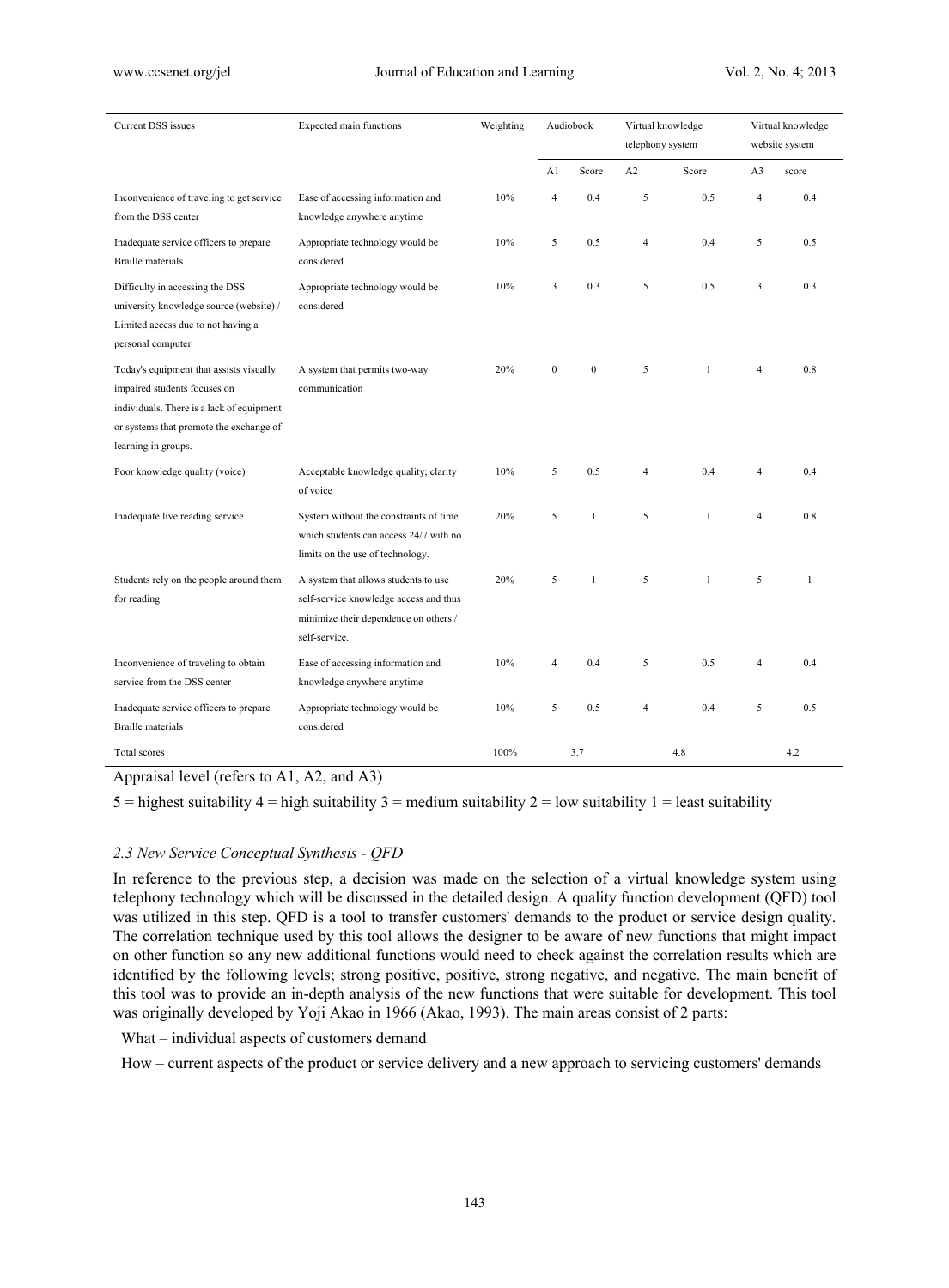

Figure 2. QFD tool with functional analysis results

Once the customers' demands were collected by the telephone interview process, all concerns and demands were classified into 3 main categories: Service Requirements (SR), Performance Requirements (PR), and Operational Requirements (OR). Each issue was evaluated and given a priority level in the range 1 to 9 with Level 9 as the most important and Level 1 as the least important. In this step, aspects of the demands were discussed with the lead user and a new approach created which might be useful in answering the customers' demands.

The demands from the sample of 49 visually impaired university students, which mostly related to their current problems and concerns, were allocated the following numbers: SR1, SR2, SR5, PR1, PR2, OR1, and OR2 after discussion with Thitikarn, a lead user who was a visually impaired university student at Thammasart University. Thitikarn has not only won many Braille reading and writing competitions, but she is also skilled with assistive technology for blind people. Her interests included social media applications such as Skype. Furthermore, she previously worked at the Association for the Blind and, in particular, for the Thai Blind People Project which is still providing information to the blind community, for example, on career opportunities and news. Thitikarn thought that the new service to support the studies of visually impaired university students would help students who had greater access knowledge to communicate and share that knowledge with others who had fewer opportunities. Thitikarn had many friends who were studying at Ramkhamhaeng University so she understood that this Open University had various kinds of students. Her idea was to have a group learning service that provided not only knowledge access functions but also knowledge transfer among users. Moreover, students who had the ability to access this knowledge might not want to be limited to an online group discussion. They might want to extend it to an offline discussion with a different community which would add to the benefits of the process. Finally, this was allocated the demand number SR4. At this stage, the researcher suggested that bringing an instructor into the discussion group would help to ensure that conversations amongst students were monitored and verified. The demand number SR6 utilized repeatedly in a few days later when the researcher read the interview results.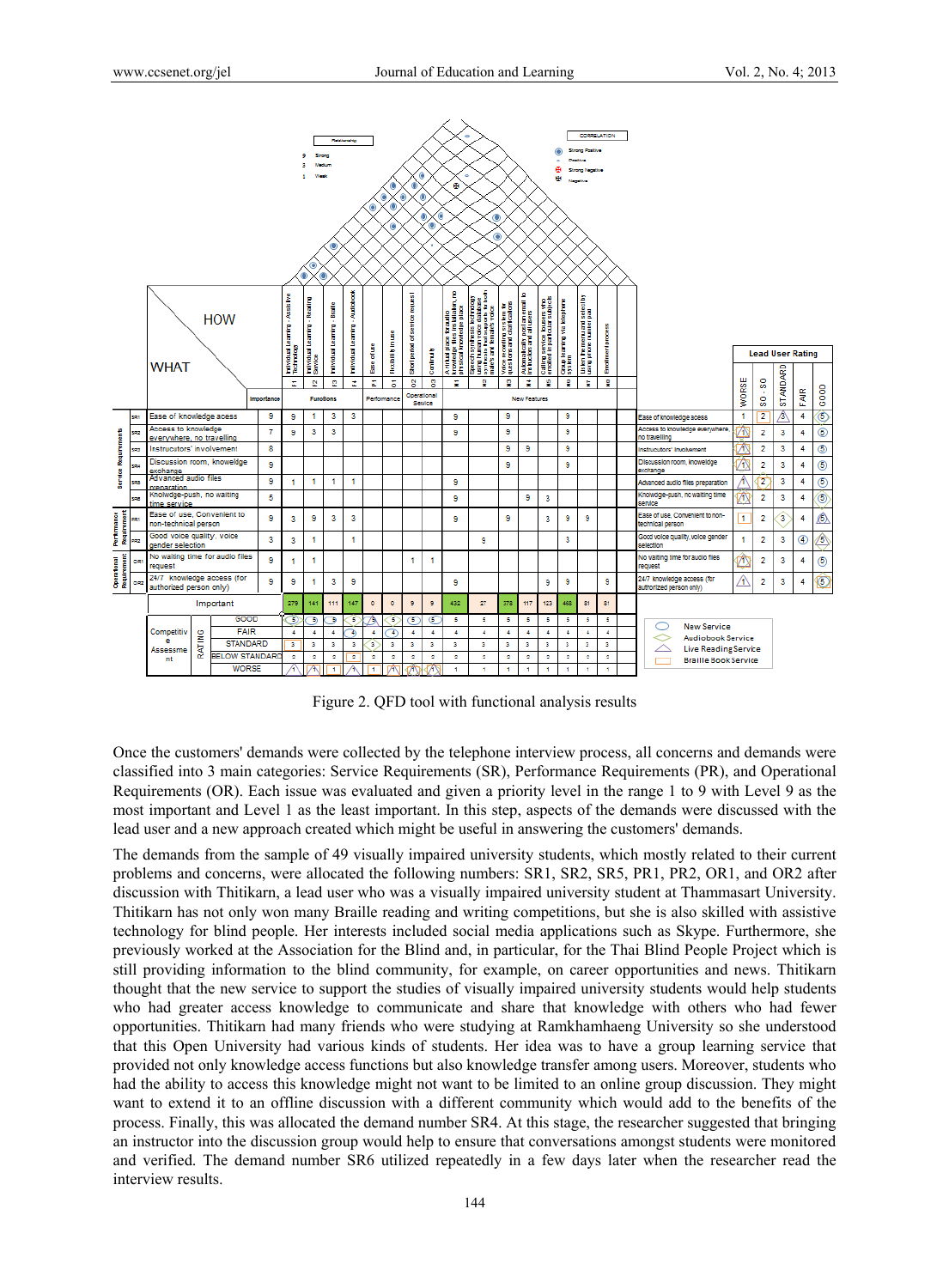After identifying new features using the QFD tool, it was necessary to verify that the correlations between the existing features and the new features were valid. The new service should lead to either a strong positive or a positive correlation while the occurrence of a strong negative or a negative correlation would indicate that the features were incompatible. In this research, most of the new features were linked to the demands and concerns that were mentioned during the interview process. Use of the QFD tool led to 8 new features being proposed for the new design.

In the last process, the researchers and lead user evaluated these new features along with the existing services. The results showed that all the new features were given good ratings which were higher on average than all the existing services.

The first three features with the highest scores are as follows:

- (1) A virtual place for audio knowledge files installation without a physical knowledge place: 432 points
- (2) Group learning via a telephone system: 408 points
- (3) A voice recording system for questions and clarifications: 378 points

There were 2 types of technology that supported all of the new features above: text to speech technology and telephony technology that allow the contents to be stored and accessed via a telephone. The remainder of the new features will be discussed later in the new service development selection.

#### *2.4 New Service Development*

In this stage, the selected functions that were synthesized from the problem and requirements steps will be installed during the service development. This stage consists of 3 main parts: service plan review, content management and transformation, and system review by experts.



Figure 3. New Service Development Process

Step A1: The researcher was involved in the service plan review at the Disability Student Support Office at RamkhamHaeng University. The Office Director determined the short-term and long-term aims for the delivery service and indicated a number of constraints that were being eliminated such as inadequate resources, and a limited budget for service improvements. The researcher also felt that visually impaired students were not satisfied with the service.

Step A1.1: The service plan for the Disability Student Support Office at RamkhamHaeng University is a timely response to a request from students. There were 96 visually impaired students enrolled in second semester in 2012; however, the workload was challenging because there were only 2 officers to provide assistance. In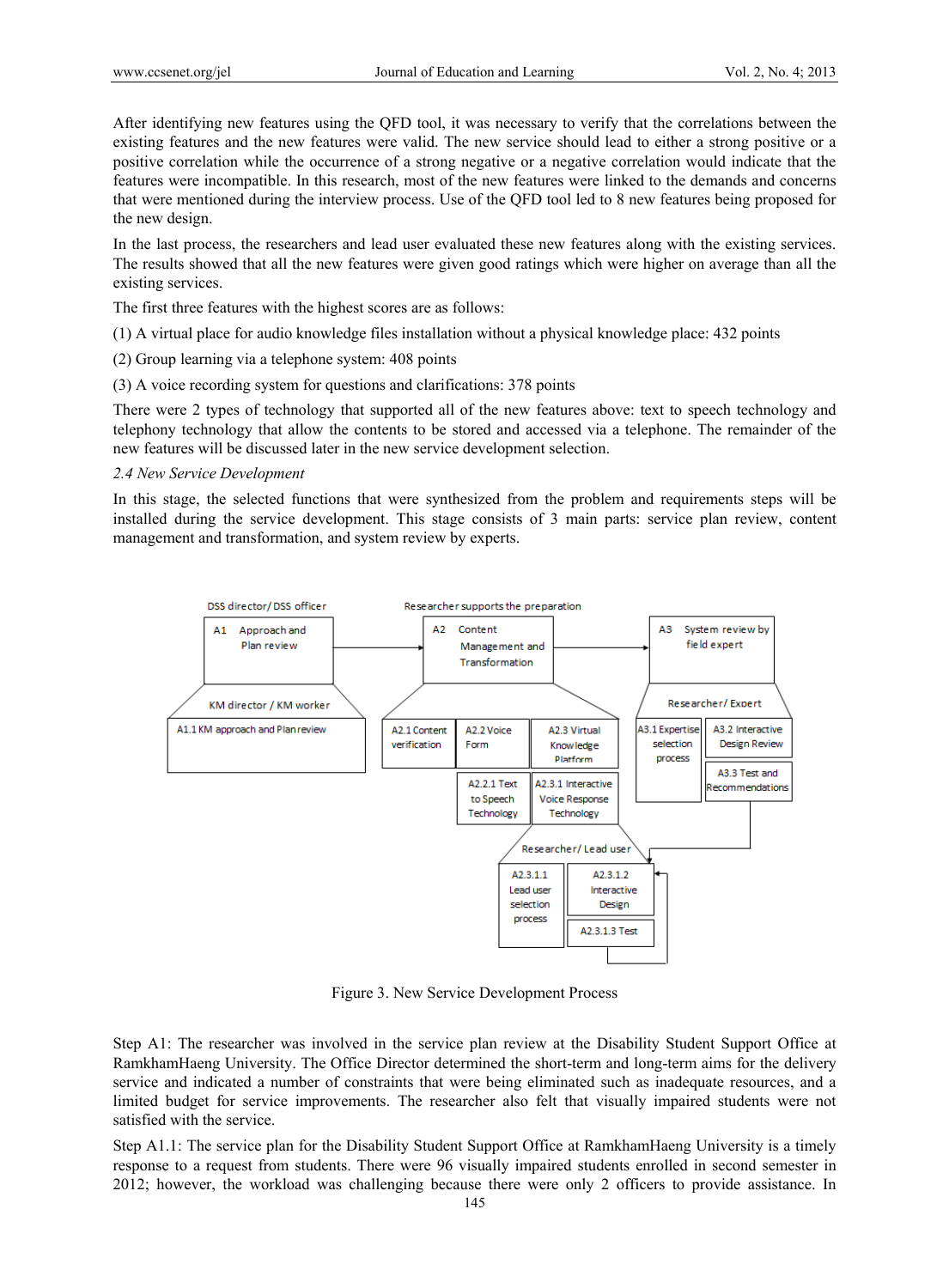addition, collaboration was regularly conducted with some external institutions which, for instance, led to improvements in the audiobook project as a result of new techniques. However, the area of internal communications for all instructors needed to be developed as most of the teaching class was allowed to be recorded and distributed to visually impaired students while distribution of the teaching materials was still prohibited due to intellectual property rights.

Step A2: Content Management and Transformation. This step consists of 3 parts:

Step A2.1: Content Selection: the researcher analyzed the group of visually impaired students that were enrolled in semester 1 in 2012. The breakdown analysis by faculty is shown below:

| Table 3. Summary of visually impaired students that were enrolled in the 1 <sup>st</sup> semester of the 2012 academic year |  |  |  |  |  |
|-----------------------------------------------------------------------------------------------------------------------------|--|--|--|--|--|
|-----------------------------------------------------------------------------------------------------------------------------|--|--|--|--|--|

| Faculty                                | Number of students |
|----------------------------------------|--------------------|
| Faculty of Humanities                  | 46                 |
| <b>Faculty of Political Sciences</b>   | 21                 |
| Faculty of Laws                        | 13                 |
| Faculty of Education                   | 8                  |
| Faculty of Business and Administration | $\overline{4}$     |
| Faculty of Fine and Applied Arts       | $\overline{2}$     |
| <b>Faculty of Sciences</b>             |                    |
| Faculty of Human Resource Development  | 1                  |
| Total students                         | 96                 |

The data are sorted by faculty in descending order

The content selection process included the number of enrolled students under consideration. The three faculties with the highest enrolments were as follows: Faculty of Humanities, Faculty of Political Sciences, and Faculty of Laws. Another conditions fall into the content format that this stage really needs the content that has been already transformed as digital files. In this case, the researcher had to put a greater emphasis on content format transformation after the Disability Study Support officers indicated that the foundation subjects were mandatory for all students. The foundation subjects included Thai and English.

The conditions mentioned above were carefully considered. The decision of content selection results to the Law subject and Thai language subject that are selected.

| Law                                              | <b>Transformation Method</b>   |
|--------------------------------------------------|--------------------------------|
| Chapter 1: What is the law?                      | Text to Voice                  |
| Chapter 1: The nature of law                     | Text to Voice                  |
| Chapter 1: An assortment of laws                 | Picture to Text, Text to Voice |
| Chapter 1: Law enforcement                       | Text to Voice                  |
| Chapter 2: Ancient laws                          | Picture to Text, Text to Voice |
| Chapter 2: The Evolution of Roman Law            | Picture to Text, Text to Voice |
| Chapter 3: The use and interpretation of the law | Text to Voice                  |
| Chapter 4: The principles of common law          | Text to Voice                  |
| Chapter 5: Civil and commercial law              | Text to Voice                  |
| Chapter 5: Getting a life                        | Picture to Text, Text to Voice |
| Chapter 5: The end of life                       | Text to Voice                  |

Table 4. Summary of content classification in a law subject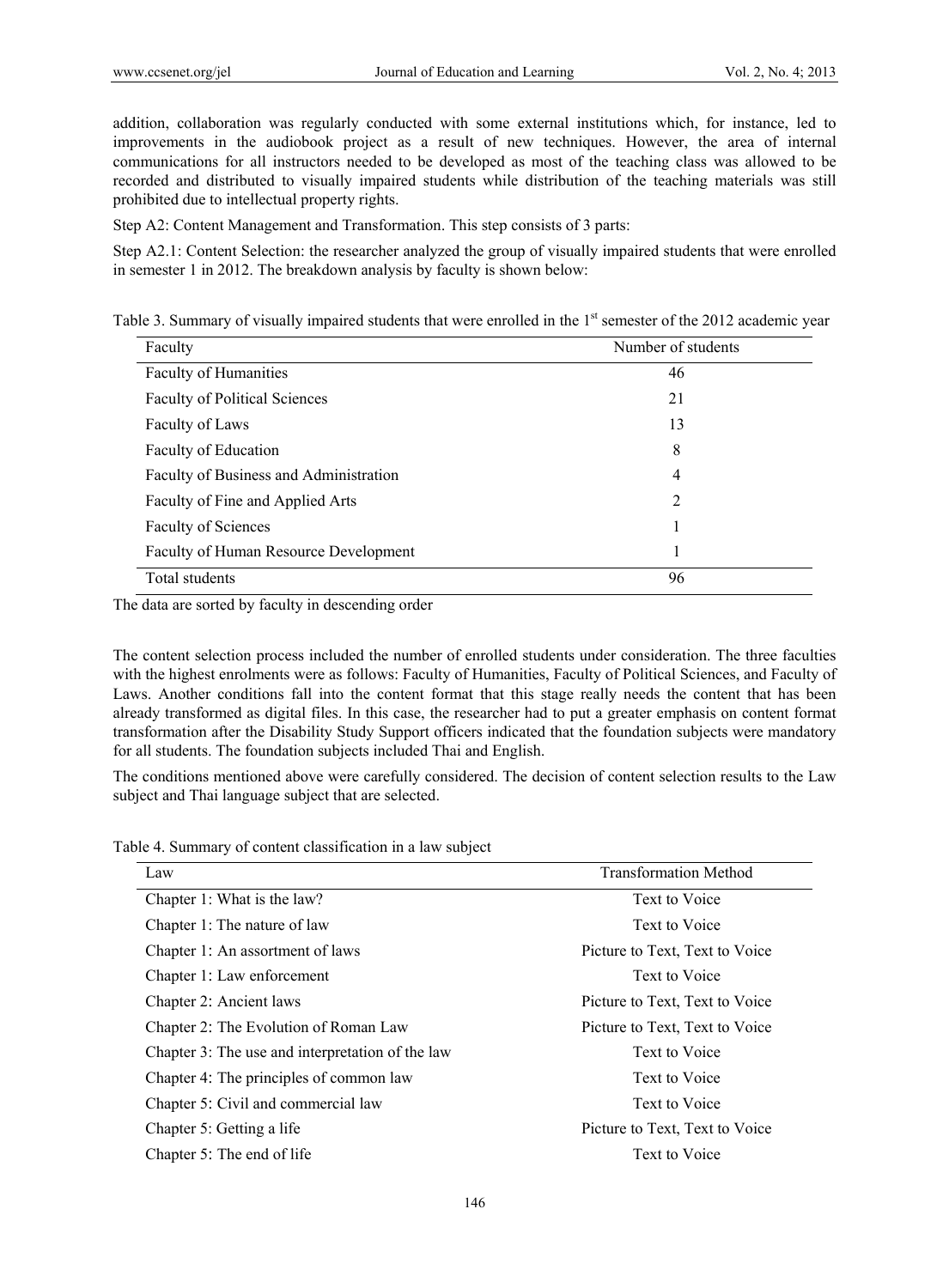| Chapter 5: Reaching majority by age             | Picture to Text, Text to Voice |
|-------------------------------------------------|--------------------------------|
| Chapter 5: Reaching majority by marriage        | Text to Voice                  |
| Chapter 6: Legal transactions                   | Picture to Text, Text to Voice |
| Chapter 7: The domicile of a person             | Text to Voice                  |
| Chapter 7: The domicile that is required by law | Text to Voice                  |
| Chapter 8: Disappearance                        | Text to Voice                  |
| Chapter 9: Legal entity                         | Text to Voice                  |

Table 5. Summary of content classification in a Thai language subject

| Thai language                                                     | <b>Transformation Method</b>   |
|-------------------------------------------------------------------|--------------------------------|
| Chapter 1: Content preparation                                    | Text to Voice                  |
| Chapter 1: Source of the subject                                  | Picture to Text, Text to Voice |
| Chapter 1: The aim of the subject                                 | Text to Voice                  |
| Chapter 1: Organizing the ideas                                   | Text to Voice                  |
| Chapter 2: What is the storyline?                                 | Picture to Text, Text to Voice |
| Chapter 3: What is a paragraph?                                   | Picture to Text, Text to Voice |
| Chapter 3: Components and layout of paragraphs                    | Picture to Text, Text to Voice |
| Chapter 4: What is the word?                                      | Text to Voice                  |
| Chapter 4: The meaning of the word                                | Picture to Text, Text to Voice |
| Chapter 5: Sentences and the use of sentences                     | Picture to Text, Text to Voice |
| Chapter 6: History of the dictionary                              | Text to Voice                  |
| Chapter 6: Types of dictionaries                                  | Text to Voice                  |
| Chapter 6: Sorting in dictionaries                                | Picture to Text, Text to Voice |
| Chapter 7: Speech                                                 | Text to Voice                  |
| Chapter 7: The aim of speech                                      | Text to Voice                  |
| Chapter 7: Advantages and limitations of communication by speech  | Text to Voice                  |
| Chapter 7: Listening                                              | Text to Voice                  |
| Chapter 8: Personality of the speaker                             | Text to Voice                  |
| Chapter 8: Voice tone in speech                                   | Text to Voice                  |
| Chapter 9: Persuasive Speech                                      | Text to Voice                  |
| Chapter 10: The relationship between the speaker and the listener | Text to Voice                  |
| Chapter 10: Manner of speech                                      | Picture to Text, Text to Voice |

Step A2.2: Voice files synthesis

Step A2.2.1: Text to speech synthesis program which is formally supported by the Faculty of Computer Engineering at Chulalongkorn University.

1) Open the program: double click on the file "SynthesisTool1.exe" and then the small window below will be displayed.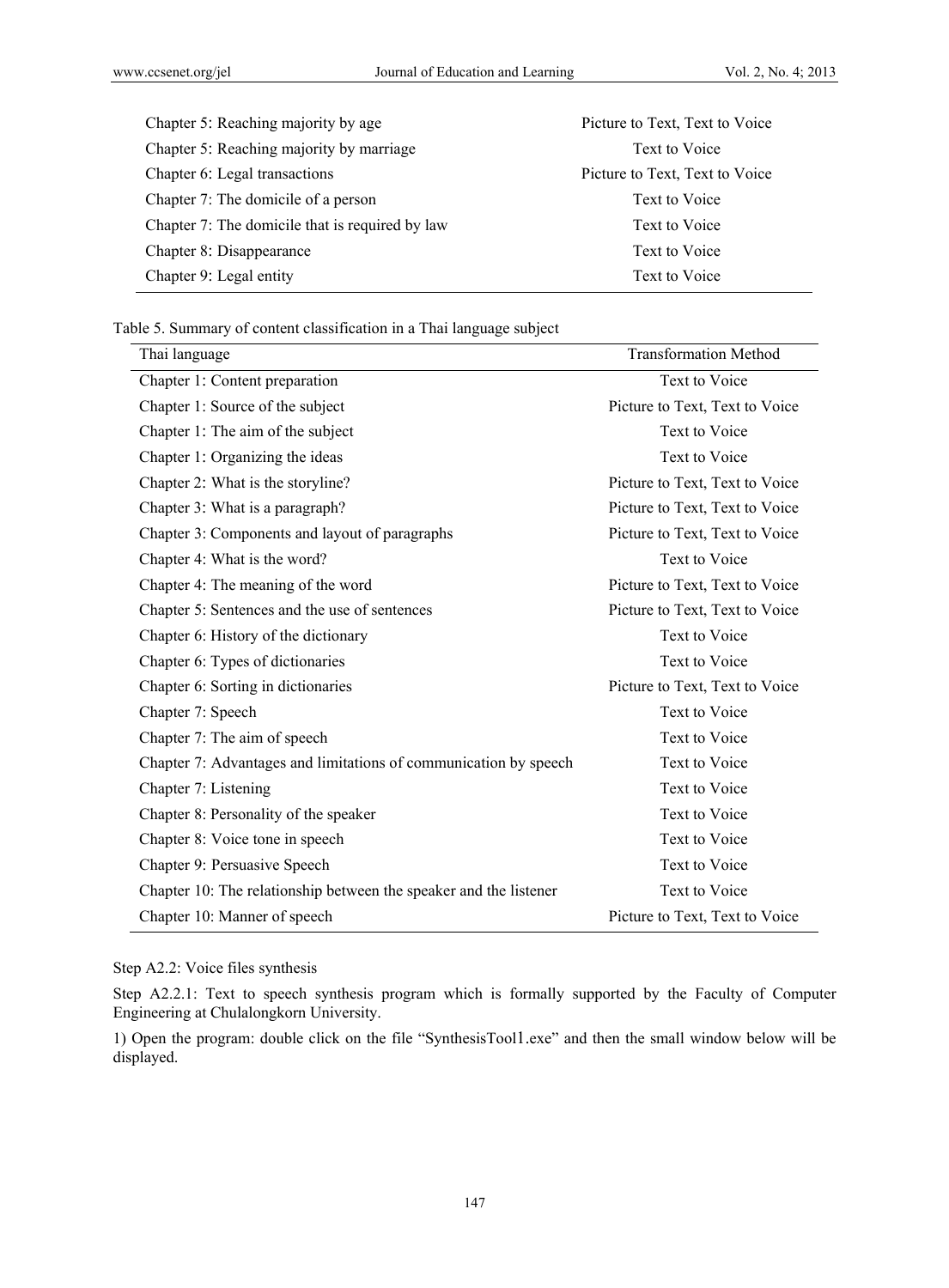| <b>H</b> Form1 |           |                                      |               |
|----------------|-----------|--------------------------------------|---------------|
| Text           |           |                                      |               |
| Grapheme       |           |                                      |               |
|                | Speaker   | ASC                                  | v             |
|                |           | G2P Config g2pconfig_cutts_rule.conf | ×             |
|                |           | Syn Config   synconfig.conf          |               |
|                | Synthesis | Clear List<br>Start Socket           | Gen Base Form |

Figure 4. Chula Text to Speech Program

2) Paste the selected content into the "Text" field

3) Press the button labeled "Synthesis". Then the Thai pronunciation will be heard at the same time as the voice file which will be placed in the temp folder of the system.

4) The program produces a file with a WAV extension. If the file format is not compatible with the telephony system, an additional process of file conversion might be required.

Step A2.3: Virtual Knowledge Platform design. This step focuses on the voice audio files installation design over the telephone system, where the researcher split one audio file into many small files and each small file was separated by the main headers. Users will be able to select their preferences and choose the section most relevant to them. For the questions and clarifications using tacit knowledge, the researcher defined this part to be stored separately from the main contents. The menu design for the Virtual Knowledge Platforms will be described next.

| Platforms              | Key functions                                                               | Actions in knowledge<br>management context              |
|------------------------|-----------------------------------------------------------------------------|---------------------------------------------------------|
| Text to speech system  | Transform the text format to voice<br>format                                | Knowledge acquisition and<br>knowledge form preparation |
| Telephony system       | Provide knowledge access via a voice<br>menu interactive design             | Knowledge access                                        |
|                        | Provide clarification access via a voice<br>menu interactive design         | Knowledge sharing                                       |
| Voice recording system | Record voice as questions or                                                | Knowledge capturing                                     |
|                        | clarifications                                                              | Knowledge sharing                                       |
| Email system           | Send a notification to expedite the<br>knowledge cycle for all participants | Knowledge cycle catalyst                                |

Table 6. Virtual Knowledge Platforms Design

There are 4 main integrated platforms that support this new service. The telephony system, which is the main platform, provides a place to store knowledge, and also works with the voice recording system when the associated voice files are recorded. An email will be sent out automatically to notify the disability support officers and instructors.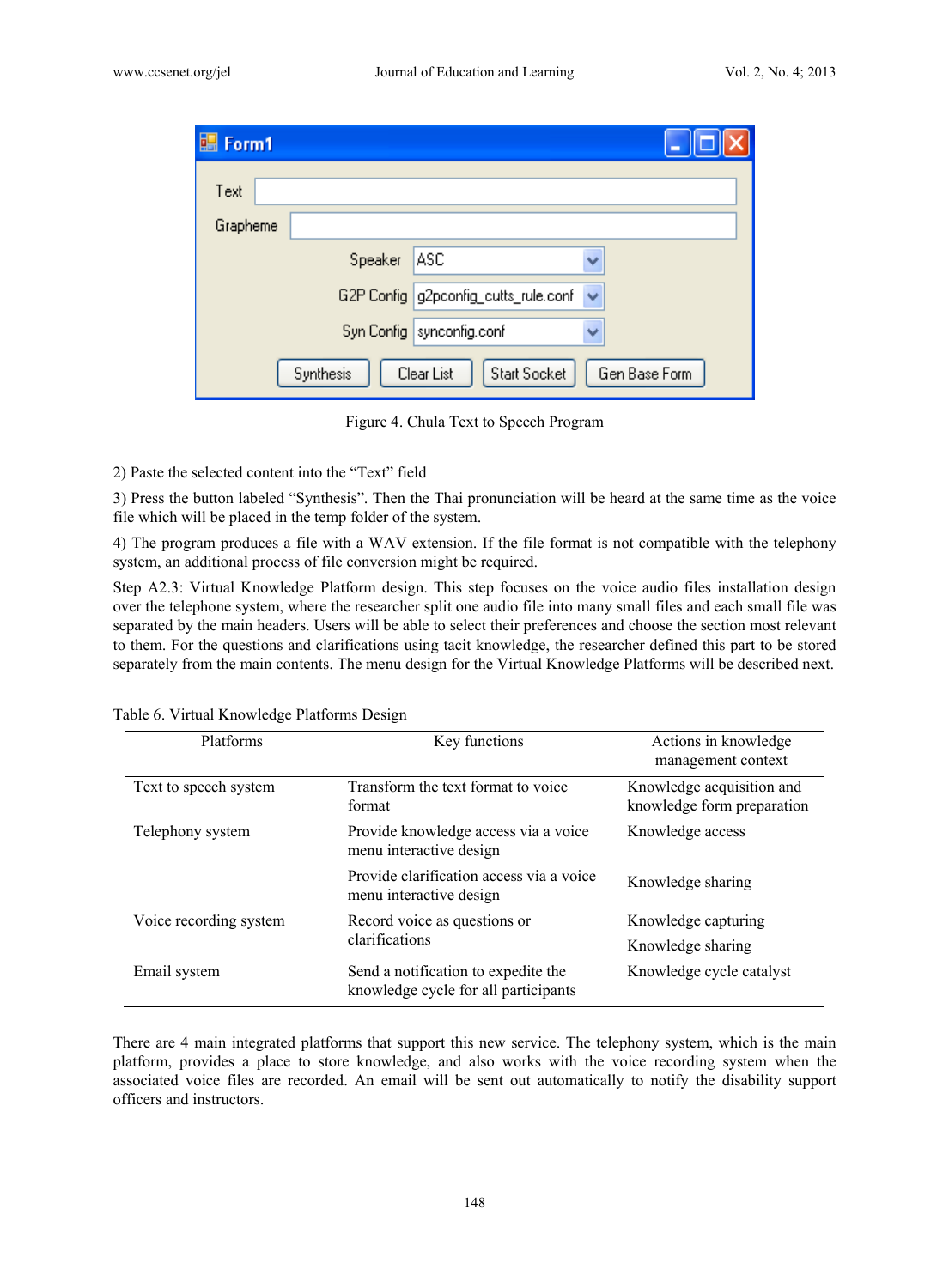A2.3.1.2 Interactive Design



Figure 5. Telephony System: the User Interactive Design

Step A2.3.1: User interface design between the system and users. This process consists of 3 parts: lead user selection, user interface design, and system test. Initially, the lead user was selected as a template for the other students. Unfortunately, there was no entrance exam which meant that there was no information as to whether the students met the minimum requirements. This was due to the fact that the Head of the Disability Study Support Office has stated that as Ramkhamhaeng University is an Open University, they do not need to do an exam. All disability students are encouraged to study as their academic costs are covered by the government. In the meantime, the researcher was working with the Association of the Blind to recruit a visually impaired educational expert to improve the knowledge system. The researcher was introduced to Thitikarn who was one of the part-time employees at the association. Thitikarn was studying at Thammasart University. She is familiar with many of the technologies that relate to visually impaired students. Finally, Thitikarn was selected to be a lead user and was invited to take part in this research (Thitikarn's profile is listed at end of this paper). The user interface design process starts when the system is connected to a call from a user. Then the system provides options either to access knowledge or to leave questions/request clarifications with the support of voice recording. If the knowledge access option is selected, the system will provide further options to access knowledge in various subjects. If the user prefers to leave the questions/clarifications module, the system will then give instructions before the voice recording process is started. In all of these processes, it is possible to return to the main menu by pressing the zero button. The user interface design is formed according to the process flow described here.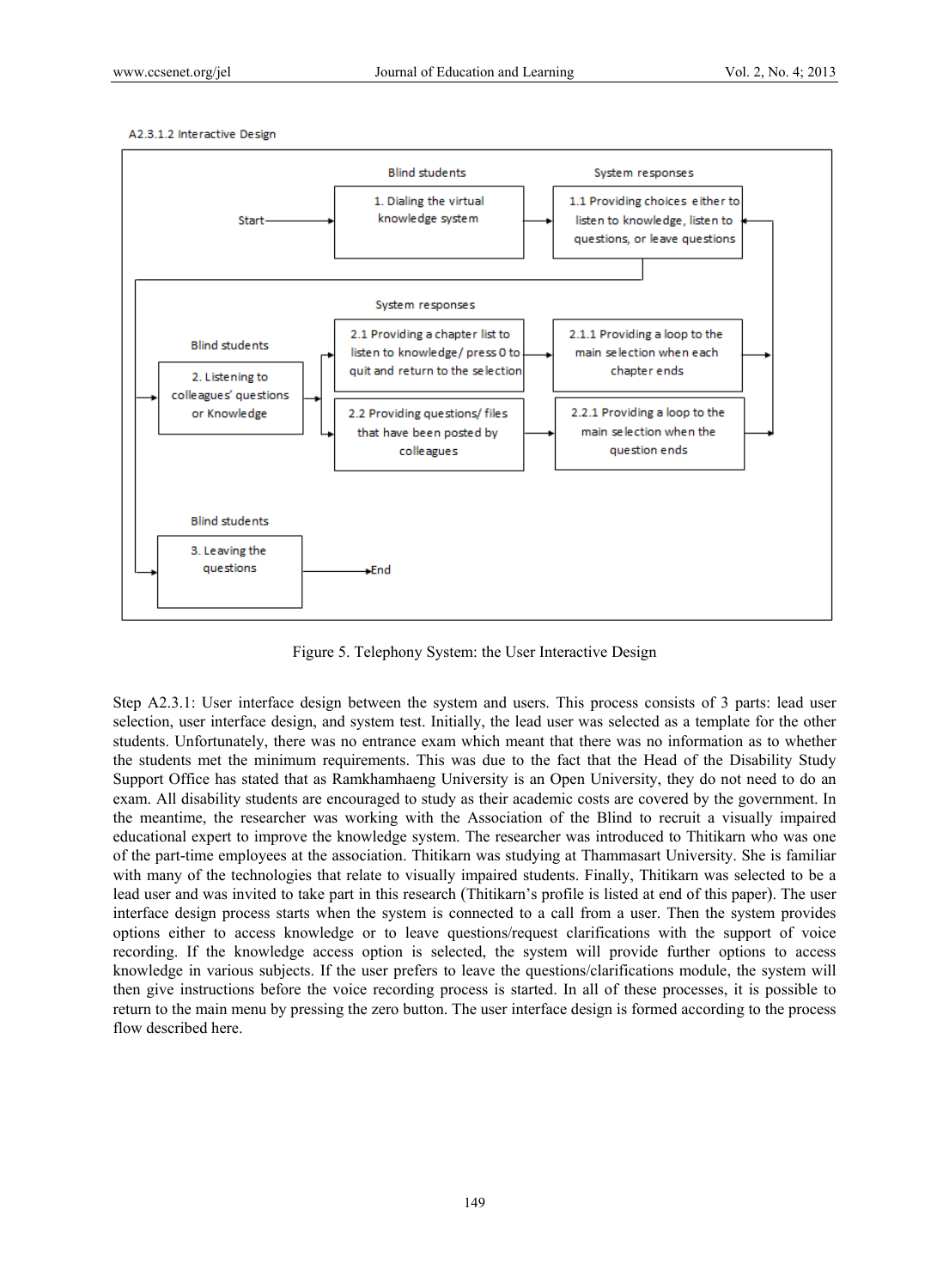| Voicemail | <b>Monitoring</b>       |             | Welcome to TELVOIX IP PBX CallCenter System. |                  |          |                        |                                 |  |
|-----------|-------------------------|-------------|----------------------------------------------|------------------|----------|------------------------|---------------------------------|--|
|           | <b>Voicemail List</b>   |             |                                              |                  |          |                        |                                 |  |
|           | Configuration<br>Delete |             |                                              |                  |          |                        |                                 |  |
|           |                         |             |                                              |                  |          |                        |                                 |  |
|           |                         |             |                                              |                  |          |                        |                                 |  |
|           | Start Date:             | 01 Aug 2012 | End Date:                                    | 01 Aug 2012      | Show.    |                        |                                 |  |
|           |                         |             |                                              |                  |          | First                  | Previous (1 - 2 of 2) Next Last |  |
|           | Date                    | Time        | CallerID                                     | <b>Extension</b> | Duration | Message                |                                 |  |
|           | 2012-08-01              | 16:08:29    | "20009" <20009>                              | 1000             | 11 sec.  | <b>Listen Download</b> |                                 |  |
| E<br>Ü    | 2012-08-01              | 15:53:25    | "20009" <20009>                              | 1000             | 14 sec.  | <b>Listen Download</b> |                                 |  |

Figure 6. Telephony System: Email Interface Design

The user interface design also includes integrated email between the system and instructors to ensure that all questions and clarifications are monitored. Registered instructors are allowed to be involved in the discussion as part of the community. All the voice files on the voicemail list screen (Figure 6) of the telephony system can be downloaded. The information is referenced with the date and time when the voice file was recorded. CallerID indicates to which student the voice belongs while the duration refers to the length of the file.

#### *2.5 New Service Test and Suggestions*

To complete the new service test, the researcher ran his own initial test with the lead user and five visually impaired students. The test followed the system design and took one week to complete. A few unexpected practical and technical errors needed to be solved after the test. The problems were detected when visually impaired students made use of the telephone number. They were not registered upfront so their identification was not immediate when using the telephone number. This problem was fixed by adding a self-introduction process before the start of questions or clarifications. The self-introduction required the caller's name, surname, nickname, and faculty. Initially, the voice speed was set too fast so the configuration needed to be adjusted.

| able $\ell$ . Summary of new service test and suggestions |                   |                        |
|-----------------------------------------------------------|-------------------|------------------------|
| New Functions                                             | Feedback from the | Feedback from students |
|                                                           | lead user         |                        |
| A virtual place for audio knowledge files                 |                   |                        |
| installation; no physical knowledge place                 |                   |                        |
| Speech synthesis technology using human voice             |                   | Suggestions            |
| database synthesis that supports both male and            |                   |                        |
| female voices                                             |                   |                        |
| Voice recording system for questions and                  | Suggestions       |                        |
| clarifications                                            |                   |                        |
| Automatically post an email to instructors and            |                   |                        |
| all users                                                 |                   |                        |
|                                                           |                   |                        |

Table 7. Summary of new service test and suggestions

| all users                                       |             |             |
|-------------------------------------------------|-------------|-------------|
| Calling service for users who are enrolled in   | Suggestions |             |
| particular subjects                             |             |             |
| Group learning via the telephone system         | Suggestions | Suggestions |
| Listen to the menu choices and make a selection |             |             |
| using the phone number pad                      |             |             |
| <b>Enrollment</b> process                       |             | Suggestions |
|                                                 |             |             |
|                                                 |             |             |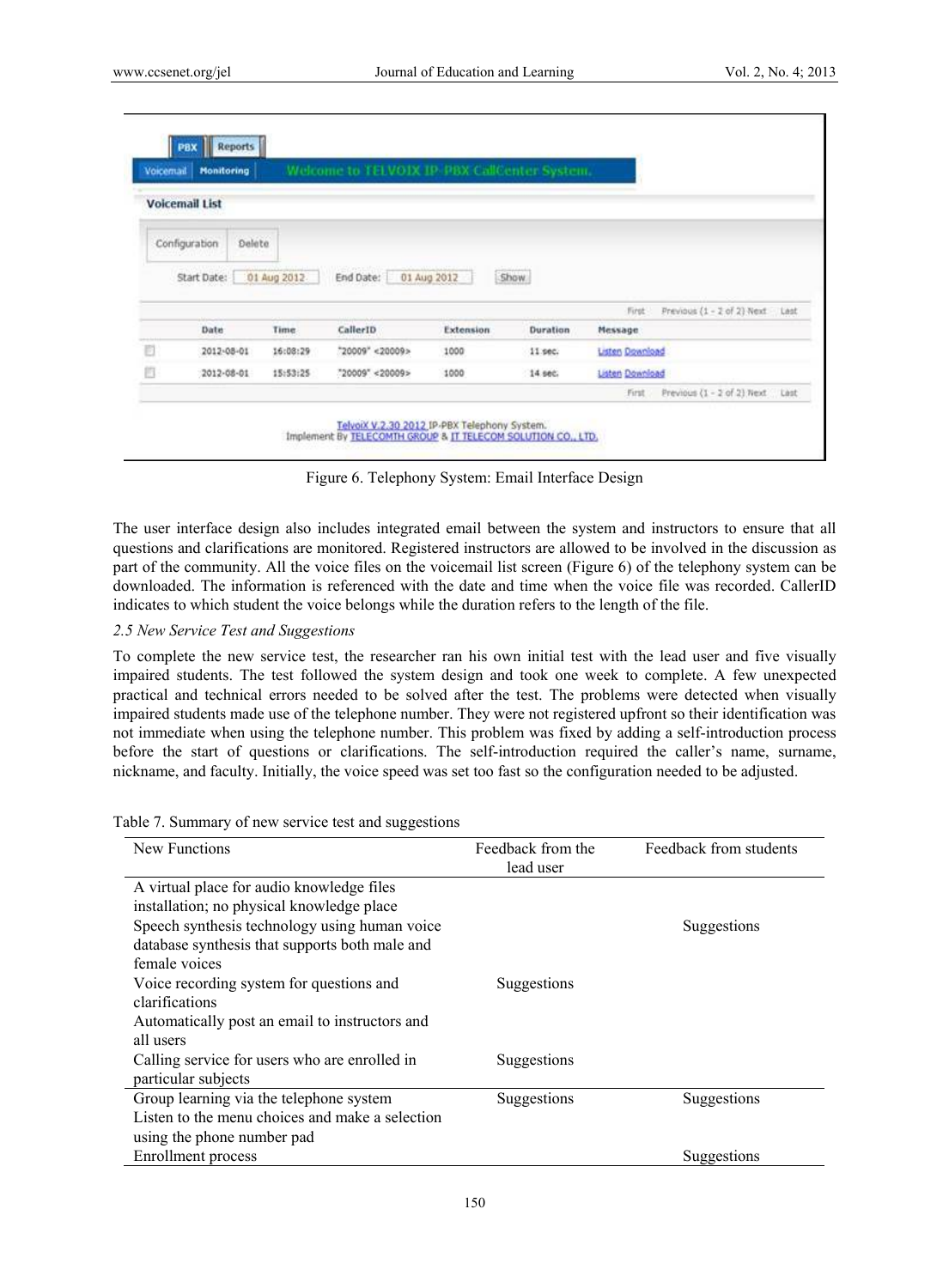The suggestions are listed below.

1) There were no suggestions from either the lead user or students for the new function 1.

2) For the new function 2, students indicated that they would like to hear the voice of their favorite news reporters. Therefore, future enhancements might be planned for this function.

3) The lead user suggested that recording questions or clarifications should be possible with only one call but that a special sign be used to separate them. More efficient ability will improve its information classifications.

4) There were no suggestions from either the lead user or students for the new function 4.

5) The lead user suggested that the calling service should be managed automatically by the system instead of being managed manually by the officer. Further enhancements will be planned for this function.

6) The lead user indicated that group learning should be undertaken using synchronous learning that allowed users to share knowledge in real-time; the current asynchronous mode might result in a long knowledge transfer cycle between the sender and the receiver.

7) There were no suggestions from either the lead user or students for the new function 7. They were all satisfied with the provided functions.

8) For enrollment, the students requested multiple telephone numbers be allowed for the registration process.

#### *2.6 New Service Evaluation and Suggestions*

When working with the Association of the Blind, the researcher invited three visually impaired educational experts to conduct an evaluation of the new service. The objective was to gain some valuable suggestions prior to the ending of the new service development process. One of the experts was from the Association of the Blind with the other two being from Ratchasuda College which has a focus on disability students. It was suggested that the technique was quite similar to that of audiobooks which have the capacity for rewinding and fast forwarding as well as pause and play functions. Another valuable suggestion was that for the live group discussion, the current design was created to have an asynchronous mode. The expert explained that knowledge speed flow from sender to receiver is via put and pick so the put and pick period might take a half-day or more. However, this issue might be held back for a later development plan. The knowledge system is already helping visually impaired students. The three main benefits are as follows: an increase in the graduation success rate, less reliance on peers, and pride from being self-reliant.

#### **3. Findings**

Based on the data collected by sampling 49 visually impaired university students from Ramkhamhaeng University, numerous issues were identified and grouped. The researcher created the first draft of the idea generation and then the lead user provided input into the process. Each interview was conducted by telephone for 50 minutes. First, the researcher described the service improvement process that had been used as one of the research methods in order to get a clear understanding for further feedback. Each problem was discussed in turn during the interview. (1) The new study support service for visually impaired students was put in place and its quality was tested by the lead user as well as visually impaired educational experts. Hence, the actual implementation for universities that enrol visually impaired students has been planned and will not be limited to only one university but will be available for all universities in Thailand where visually impaired students are studying. The new service utilizes two technologies, namely text to speech technology and telephony technology, which together provide three main functions. Firstly, it stores knowledge audio files that have been converted from text-based formats. An option for selecting a male or female voice is available during this step. Secondly, the voice recording functions that capture both questions and clarifications from the users were designed to increase students' level of understanding to help with self-learning and to permit support by their peers. Third, email integration was designed to function when questions were posted by students. The system sends an email notification to instructors. Consequently, questions that are not solved by peers will be copied to the instructor to ensure the knowledge cycle from sender to receiver is completed. This new service solves the current problems which students are encountering and has led to a better service that has an impact collectively instead of individually. The Disability Study Support Service has enjoyed other benefits since less exertion is required while user satisfaction is higher. The most important impact is the paradigm shift from individual learning to group learning, which is achieved by matching up senders and receivers who are interested in the same area and who possess the same objectives. (2) The new service development used the lead user involvement technique for new service idea generation and new service synthesis and design. This paper shows that bringing a lead user that had a sight deficiency into the new service development was a success. It produced results that had never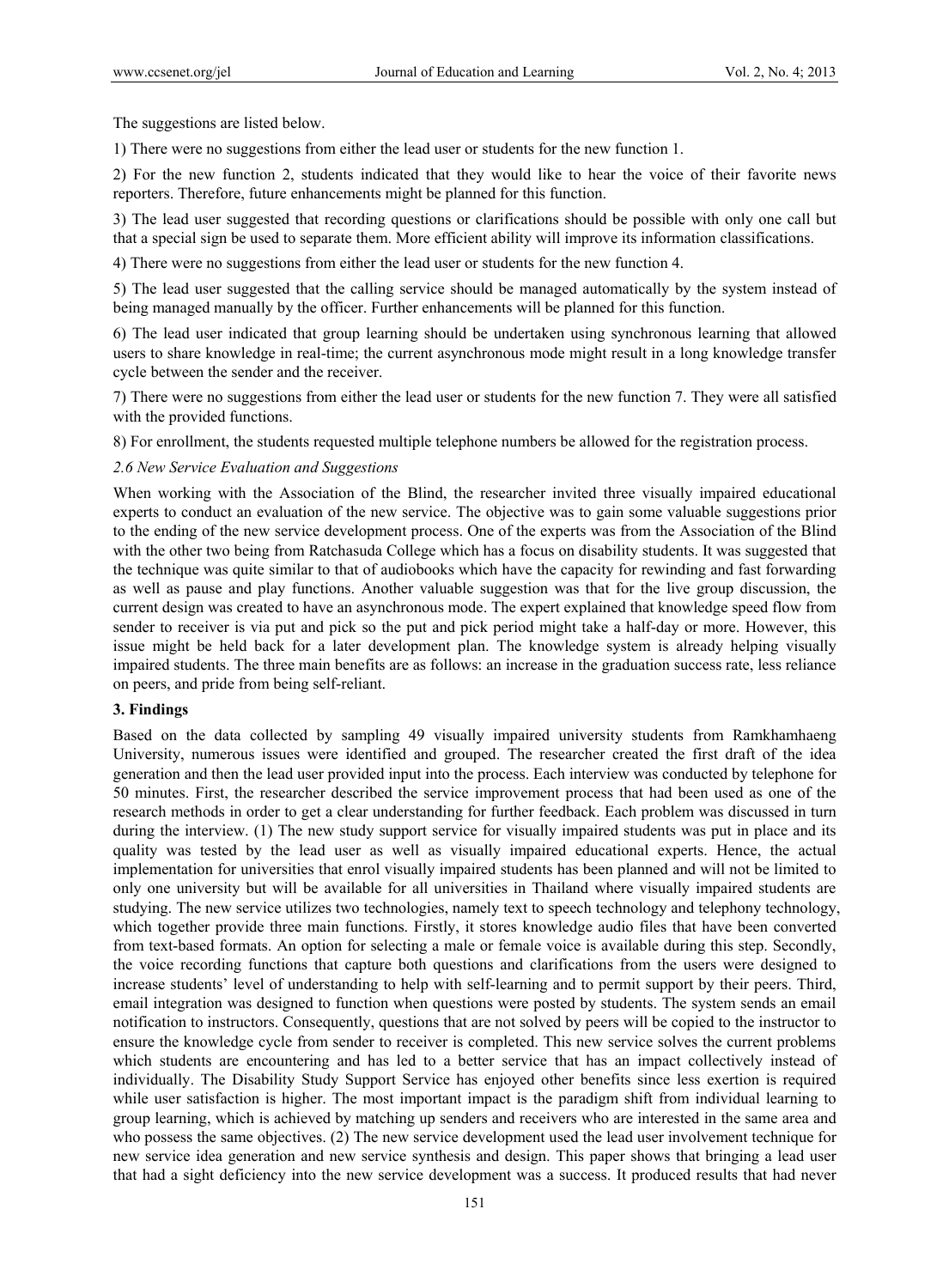been seen previously in disability study support services in Thailand. The ideas that were presented by the lead user not only solved the current issues but also created a new service that changed the way of providing a service to visually impaired students. Valuable suggestions from lead users were derived from personal experiences, skills, and what they needed to study effectively. The conclusion is that the successful integration and application of a new service synthesis was born not only because of a need to combine the technologies as a design which worked harmoniously but also because of the need to consider the users' limitations as well as the user interface. Most of the contributions that were made by the lead user provided the basis for the functional design of this new service and resulted in an efficient design that is aligned to previous studies on lead user involvement.

#### **4. Conclusion**

During the discussion with the lead user, it became clear that her personal experiences and characteristics were in sync with the initial idea that became a solution to the problem. The solutions were determined using various methods depending on how many lead users were engaged in new service development. The solution confirmation process using visually impaired academic experts assisted in the process of service evaluation before the launch of a real implementation of that new service. New features that were suggested by the lead user in this context, such as the knowledge calling service by the system, were not implemented in the initial research stage, but it would be technically possible to implement them at a later date. Furthermore, the researcher utilized a manual process for the calling service which was carried out by an officer instead of the system during the system test. Another new feature that was suggested by the experts, an online forum for knowledge sharing, also remains under development. Instead, the researcher utilized a manual process with the forum being looked after by an officer at the university.

All participants that were involved in the new service development fully believe that this new service implementation will dramatically help in increasing graduation success rate if the program can be continuously promoted throughout each academic year to students and if attempts are made to provide various types of content. The new services that support both knowledge access and knowledge transfer will not only result in less reliance on peers but will also increase their pride due to their self-reliance.

Further research is needed to test the virtual knowledge telephony system. Conversations between the knowledge transferor and the knowledge transferee should be captured and analyzed using a variety of knowledge management tools. The test results might help form a group learning model for visually impaired university students. The results should be presented to the policy planner and all the management who are responsible for the work of the Disability Study Support Office.

"The voice of customers who cannot see is the best source of new solutions."

#### **Acknowledgements**

The research is financed by the 90-year Scholarship, Chulalongkorn University,  $20<sup>th</sup>$ , 1/2556 Ratchadapisek Sompot Fund.

## **References**

Akao, Yoji. (1993). History of QFD 2013. Retrieved from http://www.qfdi.org/what\_is\_qfd/history\_of\_qfd.html

- Axtell Robert, & Dixon Judith M. (2002). Voyager 2000: A review of accessibility for persons with visual disabilities. *Library Hi Tech, 2*, 141-147.
- Byerley, Suzanne L., & Chambers, Mary Beth. (2002). Accessibility and usability of Web-based library databases for non-visual users. *Library Hi Tech, 20*(2), 169-178. http://dx.doi.org/10.1108/07378830220432534
- Cookson John, & Rasmussen Lloyd. (2001). National library service for the blind and physically handicapped: digital plans and progress. *Library Hi Tech, 19*(1), 15-18. http://dx.doi.org/10.1108/07378830110384539
- Hippel, Eric von, & Jin, Chen. (2009). The major shift towards user-centred innovation: Implications for China's innovation policymaking. *Journal of Knowledge-based Innovation in China, 1*(1), 16-27. http://dx.doi.org/10.1108/17561410910912896
- Jennifer, Horwath. (2002). Evaluating opportunities for expanded information access: a study of the accessibility of four online databases. *Library Hi Tech, 20*(2), 199-206. http://dx.doi.org/10.1108/07378830210432561
- Kaijage Jackton, J. L. (1993). Provision of Library and Information Services to Visually Impaired University Students in Tanzania. *Library and Information Services, 42*(4), 45-52.